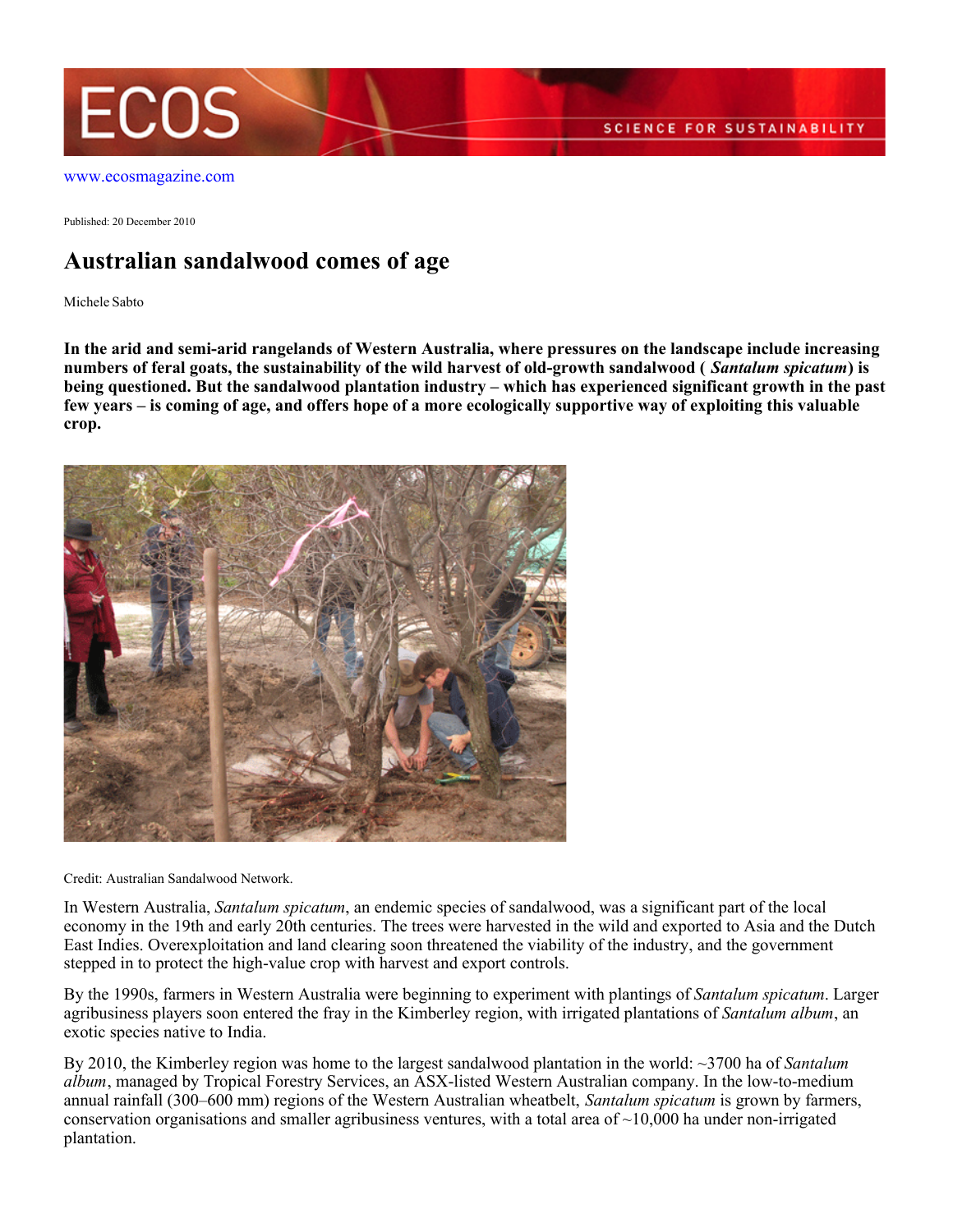#### **Market opportunities**

The sandalwood industry is at a critical juncture. The medium-to-large shrub matures slowly, taking several decades to produce quality oil-rich wood. Plantation sandalwood has not yet been harvested in Australia, but over the coming years, many plantations will be ready for harvest. This comes at a fortuitous time for growers and investors. For the past 18 years, the price of Indian sandalwood oil has risen by 20 per cent a year. Today, wild-harvested sandalwood fetches roughly \$8000/tonne, with plantation *Santalum spicatum* fetching \$3000–6000/tonne. Rising prices are driven by steadily increasing global demand, and because stocks of sandalwood in India – previously the dominant global supplier of sandalwood – are severely depleted, to the extent that sandalwood is threatened with extinction in some parts of the country. Sandalwood is probably best known for its use in joss sticks, which are burned as incense in Buddhist and Hindu religious ceremonies. Sandalwood oil is also used worldwide for perfume and the wood for decorative woodwork items.

While these market opportunities are undoubted drivers of the rapid growth in Australian sandalwood plantations, scientists, farmers and conservationists have a new appreciation of the ecological services provided by well designed and sensitively managed commercial plantings. Revegetation with perennial plants is a well established rehabilitation strategy to reduce soil salinity and erosion, a common problem in the Western Australian wheatbelt. But, lack of commercial return from land under rehabilitation limits uptake. Sandalwood, particularly the native *Santalum spicatum*, offers the promise of commercial returns on ecologically supportive production. While the timber is effectively 'locked up' for 20 years, the per hectare returns from sandalwood over 20 years are predicted to be significantly higher than for wheat.

### **Hosts and parasites**

Sandalwood is a root 'hemi–parasite', which attaches its roots to nitrogen-fixing host species (such as acacias and allocasuarinas) and extracts water and nutrients from them. Conventional sandalwood establishment practice has been to ensure that host plants are well established saplings (1–2 years old) before sowing sandalwood seed, although growers are now experimenting with simultaneous seeding of host and parasite.

In the early days of the industry's renaissance, conventional wisdom said the best results came from establishing sandalwood with only one host species, *Acacia acuminata*, which is endemic to Western Australia and common in the wheatbelt. However, farmers in the wheatbelt region – led by the active growers' group Australian Sandalwood Network, formed in 2003 – have been quick to adopt new research in the field, which suggests that *Santalum spicatum* will successfully establish on a range of host species.

Using multiple host species has clear practical advantages for farmers. They have the opportunity to use diverse naturally recruiting host species, including casuarinas, which are suited to local soil types and climatic conditions; they can also hedge against the relatively short-lived nature of some acacias. The biodiversity benefits are also exciting both farmers and conservationists, as birds, insects and other species are potentially able to benefit from the increased habitat and foraging potential of native multi-species systems.

#### **Research and revegetation**

Dr Patrick Smith, an agricultural ecologist with CSIRO's Ecosystem Sciences, is supervising a research project looking at the potential biodiversity benefits of sandalwood plantations in the dryland production landscapes of southern Australia, focusing on reptiles.  $1$  He explains that much of the data on habitat resources under perennial revegetation in the dryland farming systems of the Western Australian wheatbelt has focused on birds.

'Our project is focusing on reptiles, because they are one of the groups we know least about in terms of their response to revegetation of farmland,' says Dr Smith. 'Our early results show that the more mature and biodiverse sandalwood plantings have around the same diversity and abundance of insects as natural bush. Not surprisingly, a wide variety of reptiles are moving in to take advantage of this.'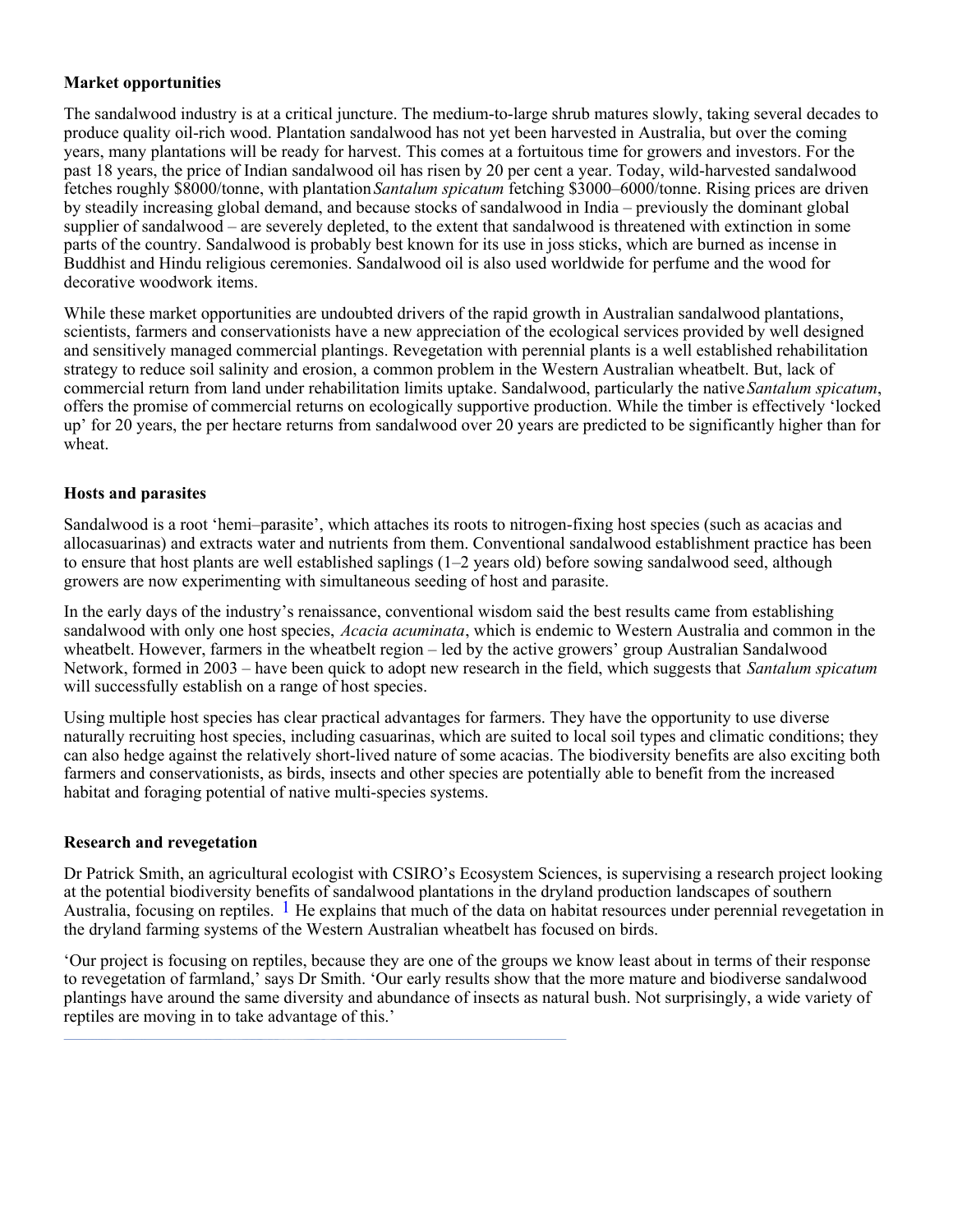

Dr Geoff Woodall on his family's multi-species host plantation at Beaufort River, 250 km south-east of Perth.

The University of Western Australia's Centre of Excellence in Natural Resource Management has established dense, species-rich host plantations for *Santalum spicatum* as part of a study in the state's south-west. A team of researchers led by Dr Geoff Woodall showed that individual *Santalum spicatum* plants have connections to, and can exploit, numerous host species.

'Biodiverse sandalwood cultivation systems can be as productive or more productive, in term of sandalwood growth, as single host sandalwood plantations,' Dr Woodall says.

# **Sandalwood's role in Gondwana Link**

The findings of Dr Woodall's study have informed the Gondwana Sandalwood project in the south-west of Western Australia. Gondwana Link is a landscape-scale effort to restore and reconnect ecosystems across Australia's only internationally recognised biodiversity hotspot. Extensive agricultural clearing in parts of this region has fragmented the landscape, but much of the bushland remains, and is being managed by Greening Australia and Bush Heritage Australia through purchases and conservation management. The completed link will be an arc of bushland stretching for 1000 km from the wet forests in the state's far south-west to the edge of the Nullarbor Plain.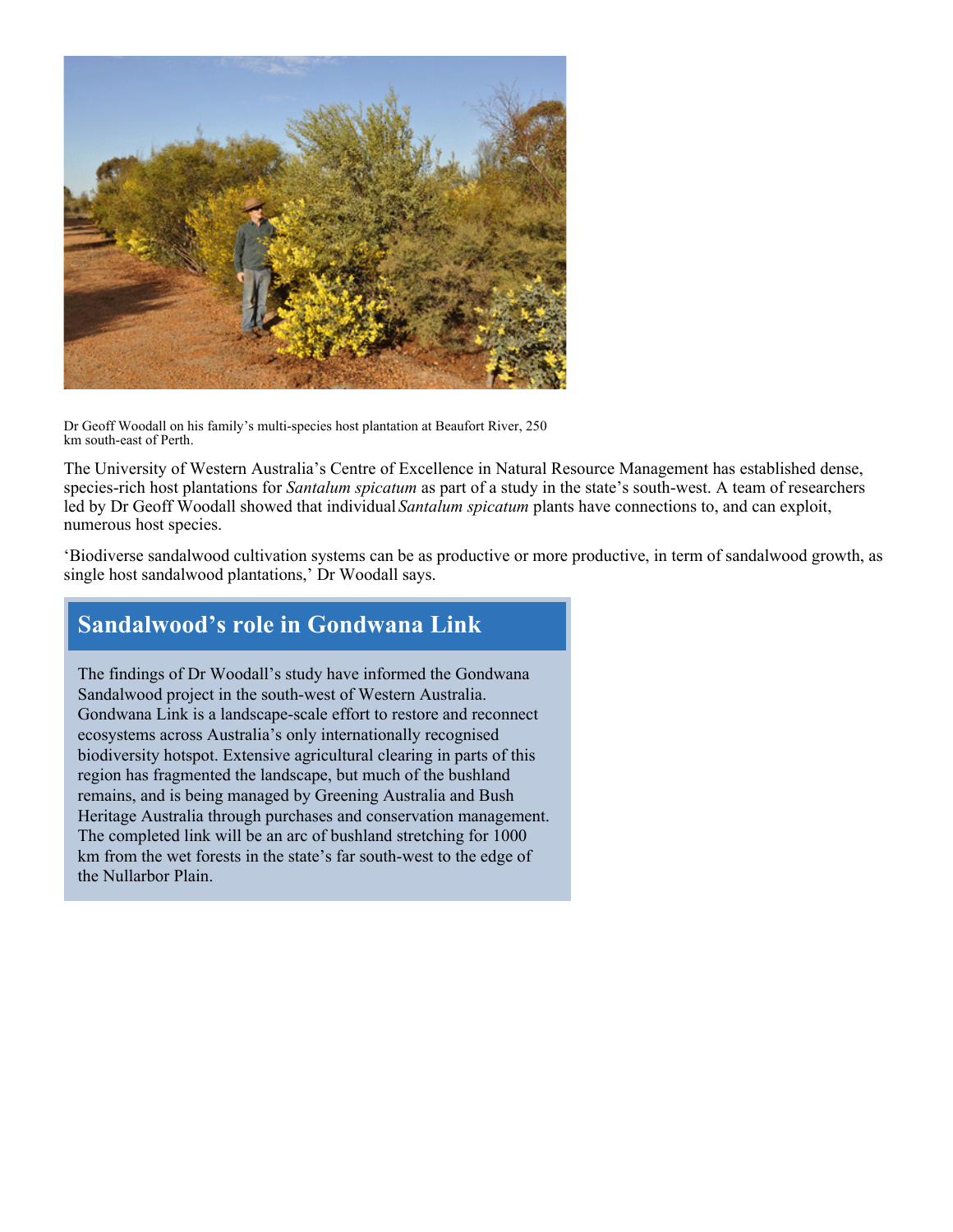

Gondwana Link sandalwood site, south-west Western Australia.

The Gondwana Sandalwood project is part of the effort to reconnect the Stirling Range and Fitzgerald River national parks, currently separated by only 70 km of mainly cleared land. More than 250 ha of *Santalum spicatum* have been established on six Gondwana Link properties. The plantings on three of the properties, which are owned by Greening Australia, are being managed by Spicatum Resources Australia and will yield returns for investors. Plantations on the other three properties, which are private farms, are being undertaken with the assistance of the farmers and are co-funded by Greening Australia and Shell Development Australia (a philanthropic division of Shell that funds large-scale revegetation projects).

'For ecological restoration to get real traction at the scale required, we have to find new ways to harness commercial value from biodiverse revegetation,' explains Mr Hamish Jolly, CEO of Greening Australia WA. 'Greening Australia's collaborative investments in sandalwood in Gondwana Link are about demonstrating that commercial sandalwood is a viable conduit to get large tracts of biodiverse bush back into degraded landscapes.'

Mr Ben Boxshall is proprietor of Spicatum Resources Australia, a 'boutique' agribusiness company that specialises in sandalwood agroforestry systems. He explains what drove him to set up Spicatum Resources, which established and manages the multi-species host Gondwana Sandalwood plantations (see box), in 2004.